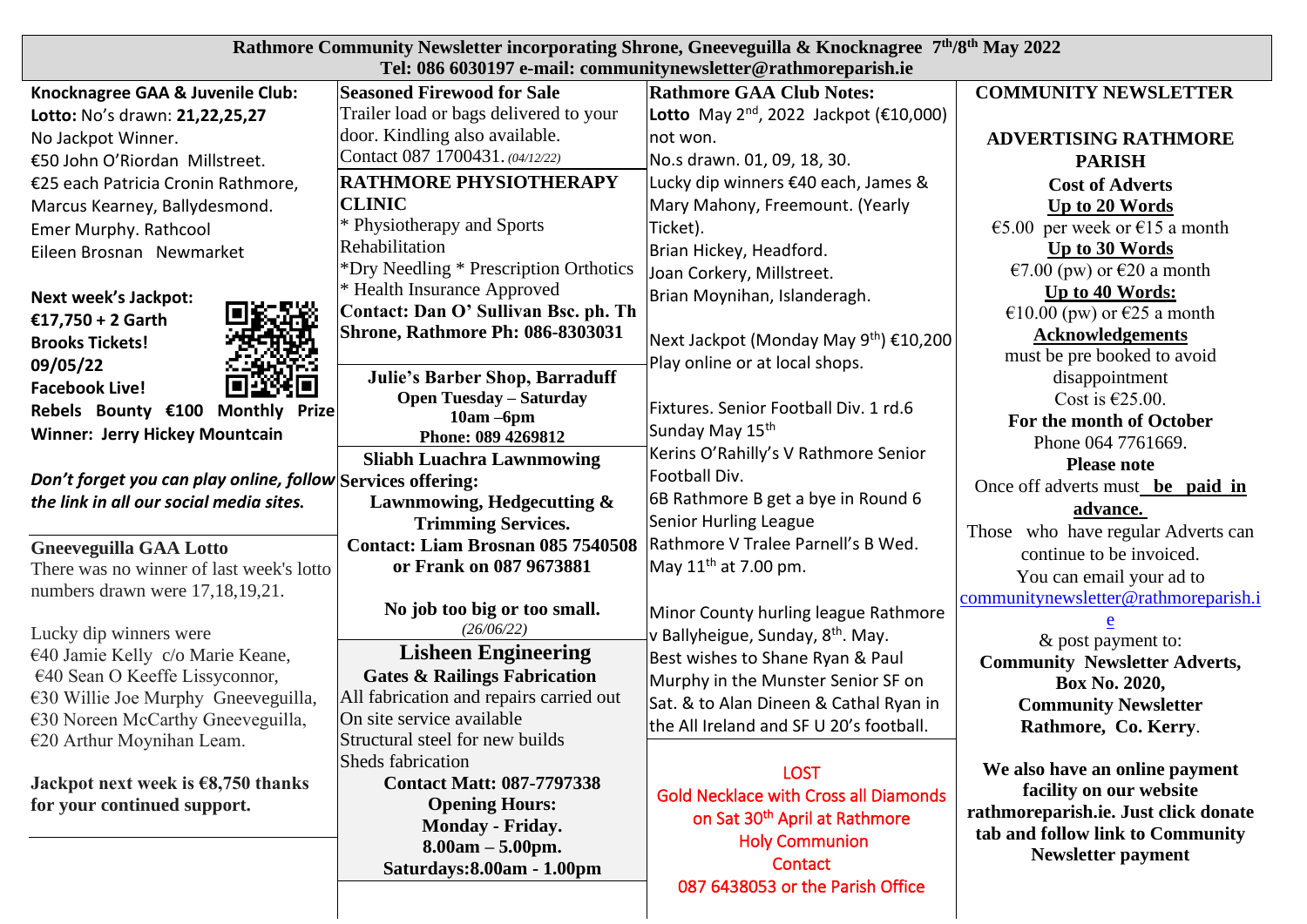| Rathmore Community Newsletter incorporating Shrone, Gneeveguilla & Knocknagree 7 <sup>th</sup> /8 <sup>th</sup> May 2022<br>Tel: 086 6030197 e-mail: communitynewsletter@rathmoreparish.ie |                                            |                                             |                                                                  |  |
|--------------------------------------------------------------------------------------------------------------------------------------------------------------------------------------------|--------------------------------------------|---------------------------------------------|------------------------------------------------------------------|--|
| <b>ST. VINCENT DE PAUL</b>                                                                                                                                                                 | <b>Eveleen's Driving School</b> – Beginner | <b>EVENTS HAPPENING IN</b>                  | Thanks to Kathleen's many neighbours,                            |  |
| <b>LOCAL CONFIDENTIAL</b>                                                                                                                                                                  | to Pre-Test Standard. Free door to door    | <b>TUREENCAHILL</b>                         | friends and the Presentation Sisters                             |  |
| <b>CONTACT 087 3462332</b>                                                                                                                                                                 | collection service. Special offer          | <b>COMMUNITY CENTRE</b>                     | Rathmore who were always so kind and                             |  |
|                                                                                                                                                                                            | available for EDT students.                | Sunday 5th June our annual Barbecue         | helpful to Kathleen and were like her                            |  |
| Fuels @ O'Keeffe's Oil,                                                                                                                                                                    | Call 087 9864608                           | is back Kick Off is at 1pm with a           | extended family.                                                 |  |
| <b>Rathmore Tel: 064 7758013</b>                                                                                                                                                           |                                            | fantastic Barbecue by Denis Doody           |                                                                  |  |
| <b>Est. 1909 Quality Fuels</b>                                                                                                                                                             | <b>LENIHAN'S</b>                           | followed by Music with Martin               | A special thanks to the ICU Dept at Kerry                        |  |
| <b>Buying Heating Oil or</b>                                                                                                                                                               | <b>TIPPER TRUCK HIRE</b>                   | Williams. Tickets now on                    | University Hospital for the care and                             |  |
| <b>Tractor</b>                                                                                                                                                                             | Pencil, Trunking, Sand, Gravel,            | sale €20ppChildren €10Please                | compassion given to her in her final days.                       |  |
| Diesel?                                                                                                                                                                                    | Top Soil, 804, Sandstone, Limestone        | Contact 085 8771949 & 087 9924821.          | Special thanks to Fr Pat for a beautiful                         |  |
| Better Price Better Service-                                                                                                                                                               | etc. Agricultural Lime. Mini Digger &      | <b>Music Concert in Tureencahill</b>        | ceremony and to Joanne and singers for<br>their beautiful music. |  |
| Your LOCAL Oil Company                                                                                                                                                                     | Rockbreaker also available for Hire.       | Community Centre Friday 13th May            |                                                                  |  |
|                                                                                                                                                                                            | Call us today (086 3053601)                | 8pm with the fantastic Bryan O'Leary,       | Thank you to O'Keeffe's undertakers for                          |  |
| Winter Offers @                                                                                                                                                                            | <b>FOR REASONABLE RATES</b>                | Anne Maire O'Riordan & Matt Griffin.        | their professionalism and support and the                        |  |
| <b>HOMEVALUE</b><br>HARDWARE<br><b>O'Keeffes Hardware</b>                                                                                                                                  | eddielenihan5@gmail.com                    | Tickets now on sale $\epsilon$ 15pp so book | gravediggers for preparing her final resting                     |  |
| Rathmore.                                                                                                                                                                                  |                                            | your seat today. Limited availability.      | place.                                                           |  |
| Winter offers in store.                                                                                                                                                                    | <b>Travel to Belfast for Cataract</b>      | Contact 087 0576107085 1741551              |                                                                  |  |
| Eco dry aluminum heater $\epsilon$ 79.95                                                                                                                                                   | procedure                                  |                                             | As it is impossible to thank everyone                            |  |
| 9 fin Oil filled radiator €49.95                                                                                                                                                           | Now taking names for                       | Acknowledgement                             | individually, please accept this                                 |  |
| Electric fan heater $\epsilon$ 12                                                                                                                                                          | buses going in May                         | And                                         | acknowledge as a token of our deep                               |  |
| Nestro oak briquettes $\epsilon$ 5.25                                                                                                                                                      | Please contact Danny Healy Rae for         | <b>First Anniversary</b><br>Kathleen Duggan | appreciation. The holy sacrifice of the mass                     |  |
| Kiln dried hardwood logs 5 bags $\epsilon$ 22.5                                                                                                                                            | details 087 2316055 Office 064             | <b>Shronemore Rathmore</b>                  | will be offered for you intentions.                              |  |
| Selection of bird nuts/seeds and feeders                                                                                                                                                   | 6685315 /                                  | Died May 13th 2021.                         |                                                                  |  |
| Garden 5-piece multi tool 33cc €299.95                                                                                                                                                     | Danny.healyrae@oireachtas.ie               | On Kathleen's First Anniversary, her son    | "Those we love don't go away; they walk                          |  |
| Fire guards, grates, and accessories.                                                                                                                                                      |                                            | Mike, his wife Catherine her grandchildren  | beside us every day"                                             |  |
| <b>SPECIAL OFFER.</b>                                                                                                                                                                      |                                            | Ava and Gavin, together with her brothers,  |                                                                  |  |
| 1 x crate (1.1 cubic metre) Kiln Dried                                                                                                                                                     |                                            | sisters and extended family would like to   | Kathleen's First Anniversary Mass will take                      |  |
| Hardwood Timber $£190$                                                                                                                                                                     | "Yoga classes"                             | express their sincere gratitude to everyone | place on Sunday May 15 <sup>th</sup> at 9am                      |  |
| <b>Opening Mon-Fri</b><br>8.30am - 5pm                                                                                                                                                     | starting Wednesday 11th May                | who sympathised with us on the sad loss of  | in Our Lady of Perpetual Succor Church<br>Shrone                 |  |
| 8.30am - 1.30pm<br><b>Sat</b>                                                                                                                                                              | from 7pm                                   | Kathleen. Thanks to everyone who sent       |                                                                  |  |
|                                                                                                                                                                                            | at Teach Iosagain.                         | Mass cards, letters, text messages, online  |                                                                  |  |
| O'Keeffe's XL Rathmore Ltd.                                                                                                                                                                | All ability's welcome."                    | condolences and to those who stood          |                                                                  |  |
| 064-7758016<br><b>CIRCLE CO</b>                                                                                                                                                            | Contact Alanna on 0872871478."             | outside the church, lined the route for her |                                                                  |  |
| More Miles Takes You 3% Further                                                                                                                                                            |                                            | funeral cortege and attended the            |                                                                  |  |
| Call in to avail of our Deli Offers and                                                                                                                                                    |                                            | cemetery. We are truly grateful for your    |                                                                  |  |
| <b>Seattle's Best Coffee</b>                                                                                                                                                               |                                            | support.                                    |                                                                  |  |
| Open Daily $-7.30$ am $-10$ pm                                                                                                                                                             |                                            |                                             |                                                                  |  |